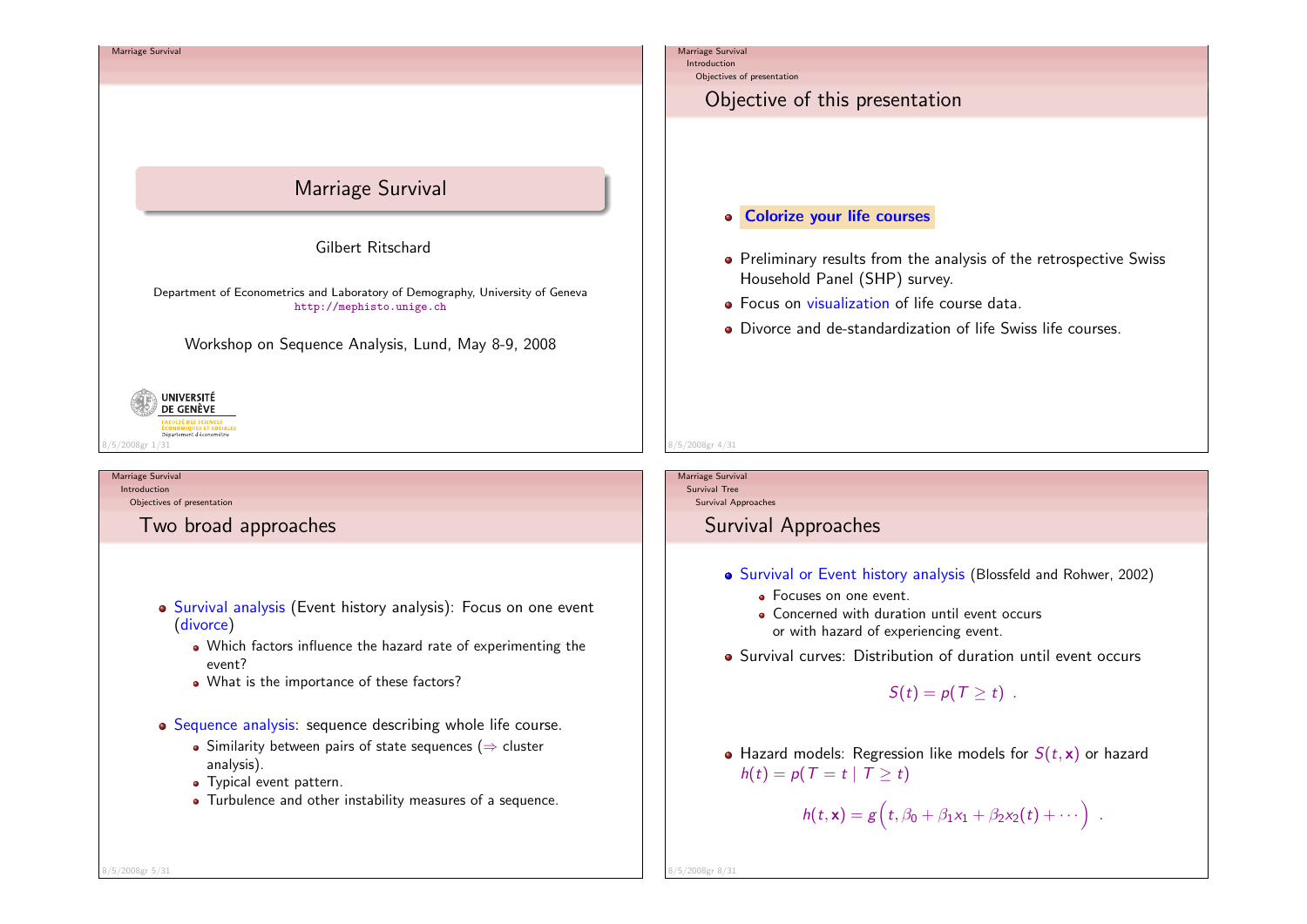Survival TreeThe biographical SHP dataset

# SHP biographical retrospective survey

http://www.swisspanel.ch

- SHP retrospective survey: 2001 (860) and 2002 (4700 cases).
- We consider only data collected in 2002.
- Data completed with variables from 2002 wave (language).

# Characteristics of retained data for divorce

(individuals who get married at least once)

|                          | men        | women             | Total |
|--------------------------|------------|-------------------|-------|
| Total                    | 1414       | 1656              | 3070  |
| 1st marriage dissolution | <b>231</b> | <b>308</b>        | 539   |
|                          |            | 16.3% 18.6% 17.6% |       |
|                          |            |                   |       |

8/5/2008gr 10/31

#### Marriage Survival

Survival TreeThe biographical SHP dataset

> Marriage duration until divorceSurvival curves



### Marriage Survival

Survival Tree

#### The biographical SHP dataset

# Distribution by birth cohort



Marriage SurvivalSurvival Tree The biographical SHP datasetMarriage duration until divorceHazard model

- Discrete time model (logistic regression on person-year data)
- exp $(B)$  gives the Odds Ratio, i.e. change in the odd  $h/(1-h)$ when covariate increased by 1 unit.

|            |         | exp(B)       | Sig.  |
|------------|---------|--------------|-------|
| birthyr    |         | 1.0088       | 0.002 |
| university |         | 1.22         | 0.043 |
| child      |         | 0.73         | 0.000 |
| language   | unknwn  | 1.47         | 0.000 |
|            | French  | 1.26         | 0.007 |
|            | German  | 1            | ref   |
|            | Italian | 0.89         | 0.537 |
| Constant   |         | 0.0000000004 | 0.000 |

8/5/2008gr 13/31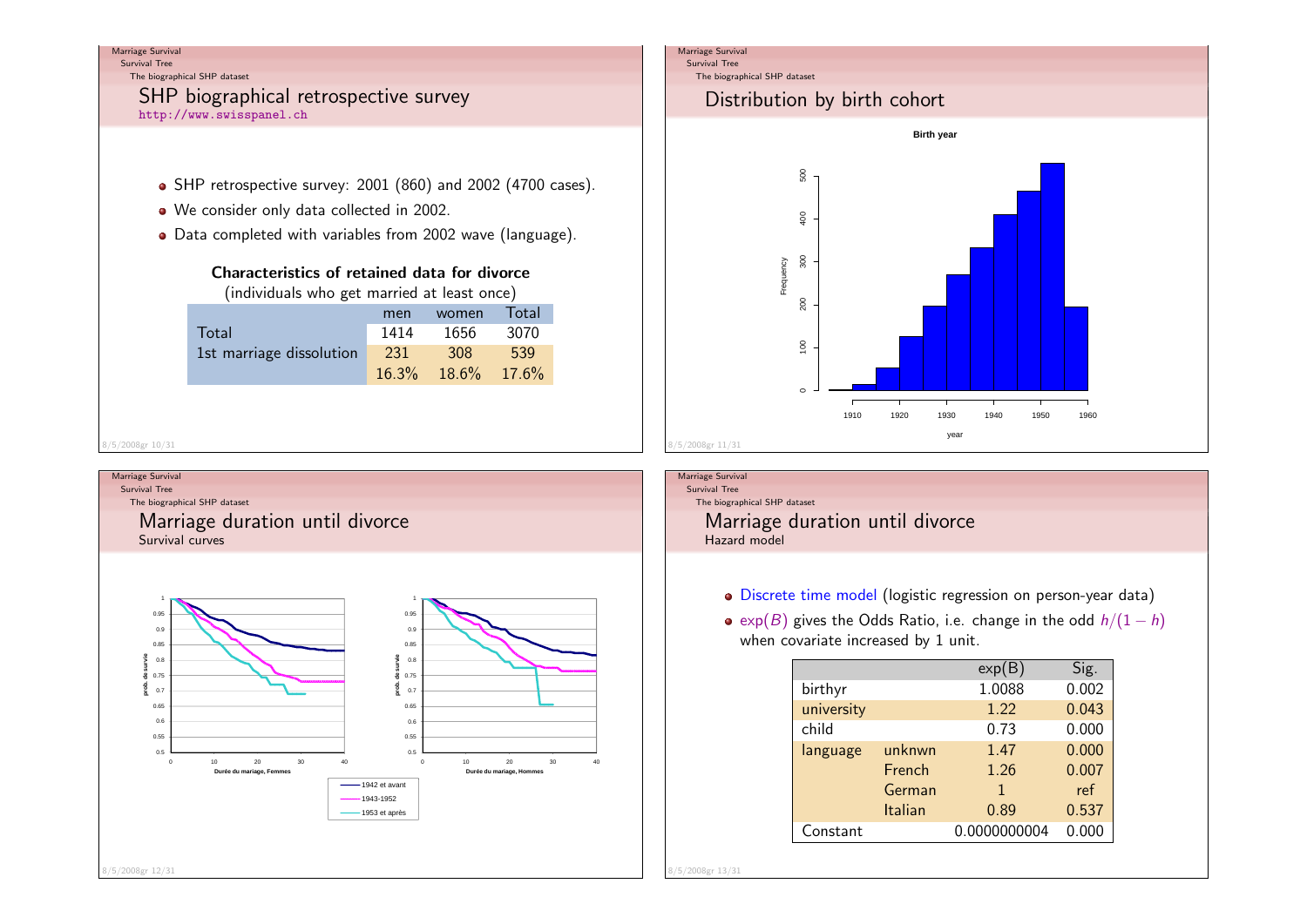Survival TreeSurvival Tree Principle

# Survival trees: Principle

- Target is survival curve or some other survival characteristic.
- Aim: Partition data set into groups that
- differ as much as possible (max between class variability)
	- Example: Segal (1988) maximizes difference in KM survival curves by selecting split with smallest  $\rho$ -value of Tarone-Ware Chi-square statistics

$$
TW = \sum_{i} \frac{w_i (d_{i1} - E(D_i))}{(w_i^2 \text{var}(D_i))^{1/2}}
$$

- are as homogeneous as possible (min within class variability)
	- Example: Leblanc and Crowley (1992) maximize gain indeviance (-log-likelihood) of relative risk estimates.

8/5/2008gr 15/31





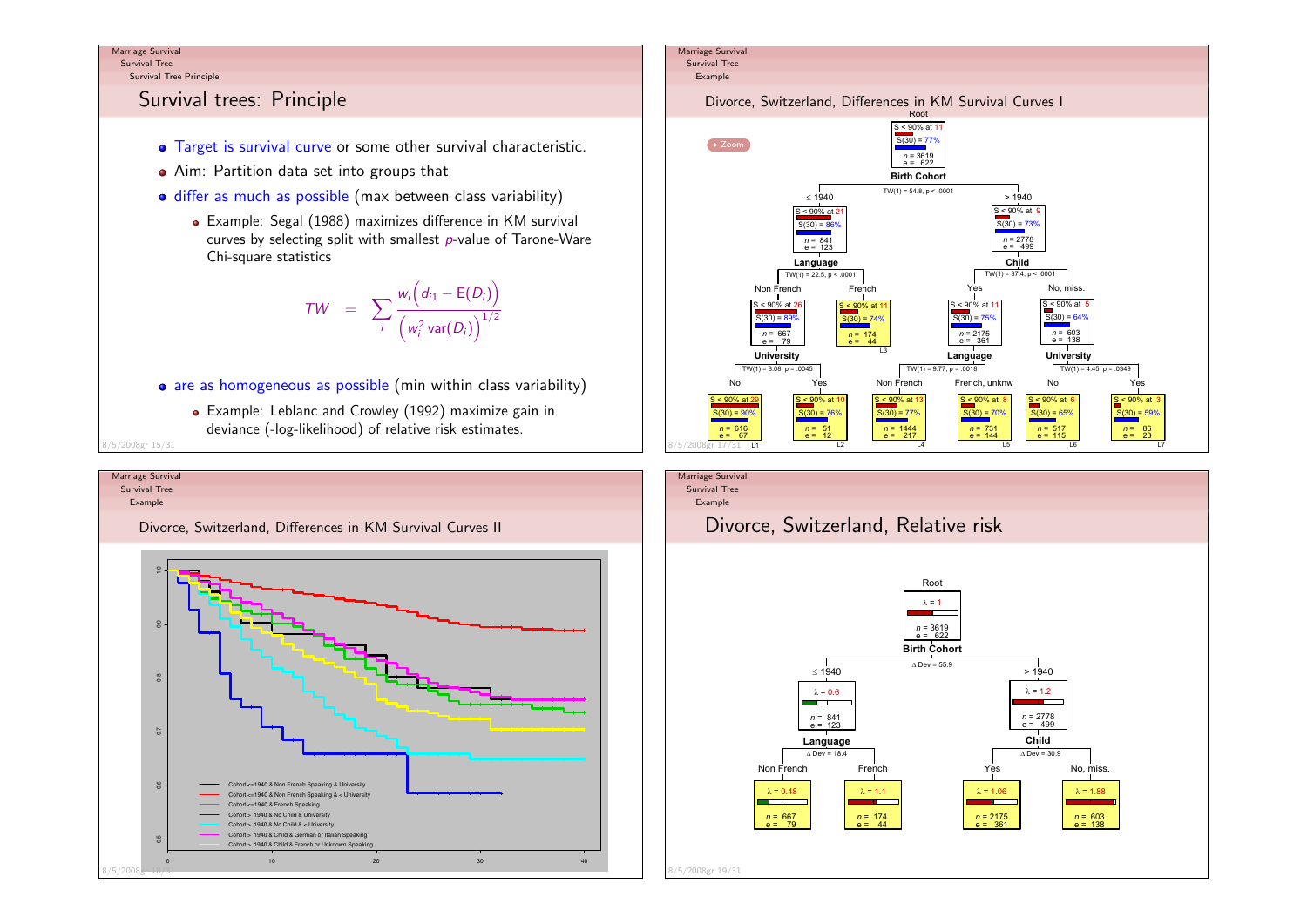Survival TreeExample

# Hazard model with interaction

- Adding interaction effects detected with the tree approach
- improves significantly the fit (sig  $\Delta\chi^2=0.004)$

|         |                    |         | exp(B) | Sig.  |
|---------|--------------------|---------|--------|-------|
|         | born after 1940    |         | 1.78   | 0.000 |
|         | university         |         | 1.22   | 0.049 |
|         | child              |         | 0.94   | 0.619 |
|         | language           | unknwn  | 1.50   | 0.000 |
|         |                    | French  | 1.12   | 0.282 |
|         |                    | German  | 1      | ref   |
|         |                    | Italian | 0.92   | 0.677 |
|         | b_before_40*French |         | 1.46   | 0.028 |
|         | b_after_40*child   |         | 0.68   | 0.010 |
|         | Constant           |         | 0.008  | 0.000 |
| r 20/31 |                    |         |        |       |

#### Marriage SurvivalGrowing a tree with party

8/5/2008gr 24/31

 $3/5/2008$ 

# Creating duration and censor variables from sequences

- **·** Duration until marriage.
- The seqfpos() function of TraMineR returns first occurrence of state.

data(biofam) svar <- 10:25 durmax <- length(svar)# seqfpos returns the position of first occurrence of the provided state # data,s:e means that we consider the sequence defined in data between columns s and e# states considered are # 2 (married without leaving home)3 (married and leaved home) 6 (married with child) 7 (divorced) # If divorce occurs before any marriage, we assume marriage and divorce the same yearfmar <- data.frame(s2=seqfpos(biofam,svar,2), s3=seqfpos(biofam,svar,3),s6=seqfpos(biofam,svar,6), s7=seqfpos(biofam,svar,7)) # creating duration variable as min value of the 4 states fmar <- data.frame(fmar,fpos=apply(fmar,1,min,na.rm=TRUE))# create the censor variable marfmar <- data.frame(fmar,mar=(fmar\$fpos!=Inf))

# Setting duration to sequence length for censored cases.fmar\$fpos[fmar\$fpos==Inf] <- durmax

#### Marriage Survival

Survival TreeSocial Science Issues

# Issues with survival trees in social sciences

- **1** Dealing with time varying predictors
	- Segal (1992) discusses few possibilities, none being reallysatisfactory.
	- Huang et al. (1998) propose a piecewise constant approach suitable for discrete variables and limited number of changes.• Room for development ...
- 2 Multi-level analysis
	- How can we account for multi-level effects in survival trees, and more generally in trees?
	- Conjecture: Should be possible to include unobserved sharedeffect in deviance-based splitting criteria.

# 8/5/2008gr 22/31

Marriage SurvivalGrowing a tree with party

# Growing a survival tree with party

## Creting the survival objectlibrary(survival)surv.fmar <- Surv(fmar\$fpos,fmar\$mar)

# covariate data frame

coho1 <- (biofam\$birthyr < 1940)\*"<1940" coho2 <- (biofam\$birthyr >=1940 & biofam\$birthyr < 1950)coho3 <- (biofam\$birthyr >=1950) coho = coho1 + 2\*coho2 + 3\*coho3lang  $\leq$  biofam\$plingu02 sex <- biofam\$sex

covariates <-data.frame(sex,lang,coho1,coho2,coho3)

library(party) stree <- ctree(surv.fmar ~ .,data=covariates)plot(stree,legend)

8/5/2008gr 25/31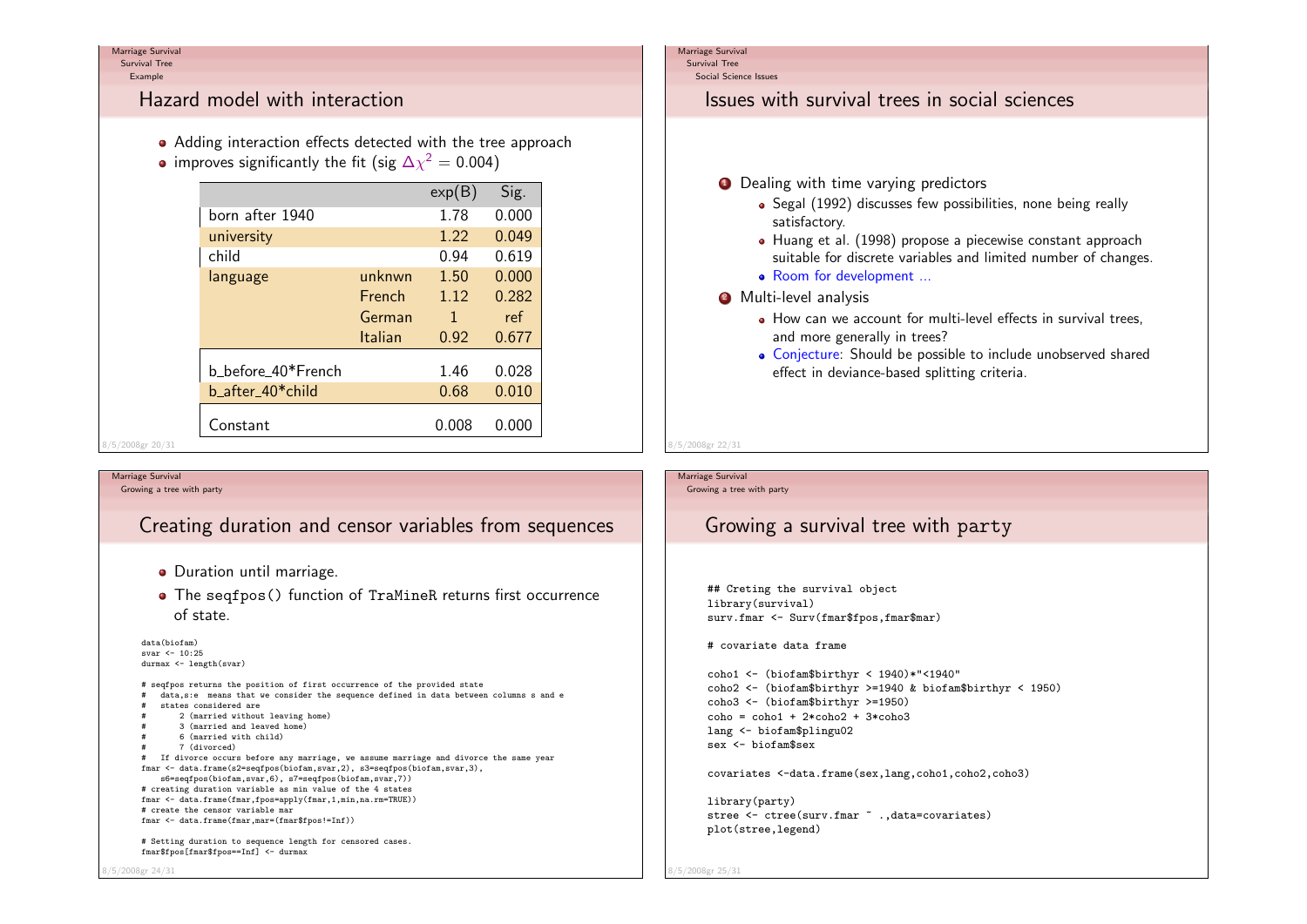Growing a tree with party

# Obtained survival tree for time to marriage



### Growing a tree with party

Generated survival curves





# Marriage Survival

Growing a tree with party

# Generating survival curves

## Creting the survival objectlibrary(survival)surv.fmar <- Surv(fmar\$fpos,fmar\$mar)

surv.fmar <- Surv(fmar\$fpos,fmar\$mar)

# K-M survival curve

sf.fmar <- survfit(surv.fmar)summary(sf.fmar)plot(sf.fmar)

# Fleming-Harrington survival curve

sf.fmar.fh <- survfit(surv.fmar ~ biofam\$sex,type="fleming-harrington")summary(sf.fmar.fh) plot(sf.fmar.fh,main="Fleming-Harrington Survival Curves, Time to Marriage",xlab="Time from 15 to marriage",legend.text=c("men","women"),col=c(4,2))

#### 8/5/2008gr 27/31